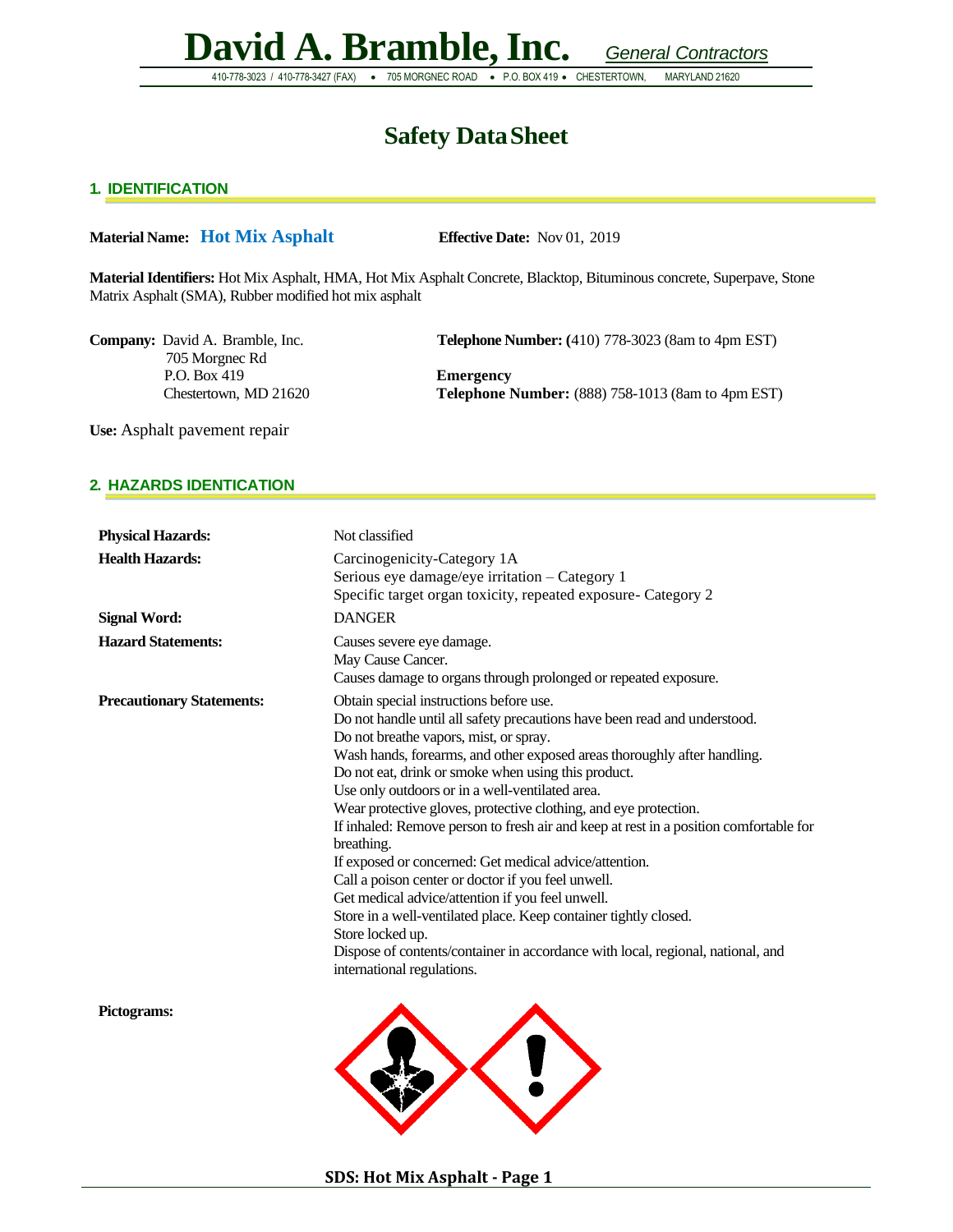**David A. Bramble,Inc.** *General Contractors* 410-778-3023 / 410-778-3427 (FAX) • 705 MORGNEC ROAD • P.O. BOX 419 • CHESTERTOWN, MARYLAND 21620

#### **Other Hazards:** This product is a mixture or liquid asphalt and aggregates. Aggregates may contain varing amounts of Respirable Crystalline Silica which may cause cancer. Repeated inhalation of respirable crystalline silica (quartz) may cause lung cancer according to IARC and NTP; ACGIH states that it is a suspected cause of cancer. Other forms of RCS (e.g., tridymite and cristobalite) may also be present or formed under certain industrial processes. Release of silica should only occur if product is hammered, ground, or otherwise broken/damaged.

#### **3. COMPOSITION/INFORMATION ON INGREDIENTS**

| <b>COMPONENT</b> | CAS NO.    | % by weight<br>$\left($ approx. $\right)$ | <b>OSHA PEL -TWA</b><br>(MG/M3)                           | <b>ACGIH TLV-TWA</b><br>(MG/M3) |
|------------------|------------|-------------------------------------------|-----------------------------------------------------------|---------------------------------|
| Aggregate        | various    | 90-95                                     | <b>NA</b>                                                 | <b>NA</b>                       |
| Asphalt          | 8052-42-4  | < 8<br>$\ast$                             | NA                                                        | 0.5                             |
| Ouartz           | 14808-60-7 | varies                                    | $\{ [10/(%SiO2+2)] \} (R);$<br>${ [ 30/(%SiO2+3) ] } (T)$ | 0.05(R)                         |

Note: HMA is a mixture of various aggregates, sand and asphalt cement. It may also contain small amounts of additives (e.g. anti-striping agents, RAP, shingles, fibers, glass, plastic ceramics, and other recycled materials.)

#### **4. FIRST-AIDMEASURES**

| <b>Eye Contact:</b>  | Rinse cautiously with water for at least 15 minutes. Remove contact lenses, if present and easy to do. Continue<br>rinsing. Obtain medical attention. Removal of solidified molten material from the eyes requires medical<br>assistance.                                                                   |
|----------------------|-------------------------------------------------------------------------------------------------------------------------------------------------------------------------------------------------------------------------------------------------------------------------------------------------------------|
| <b>Skin Contact:</b> | Remove contaminated clothing. Drench affected area with water for at least 15 minutes. Obtain medical<br>attention if irritation develops or persists. Cool skin rapidly with cold water after contact with molten<br>product. Removal of solidified molten material from skin requires medical assistance. |
| <b>Ingestion:</b>    | Rinse mouth. Do NOT induce vomiting. Obtain medical attention.                                                                                                                                                                                                                                              |
| <b>Inhalation:</b>   | When symptoms occur: go into open air and ventilate suspected area. Obtain medical attention if<br>breathing difficulty persists.                                                                                                                                                                           |

#### **5. FIRE FIGHTINGMEASURES**

| Suitable extinguishing media:                                     | Regular foam, carbon dioxide, dry chemical                                                                                                                                                                                                                                       |
|-------------------------------------------------------------------|----------------------------------------------------------------------------------------------------------------------------------------------------------------------------------------------------------------------------------------------------------------------------------|
| <b>Hazardous Products of Combustion:</b>                          | May form carbon dioxide and carbon monoxide, hydrogen sulfide, sulfur<br>oxides, various hydrocarbons.                                                                                                                                                                           |
| <b>Fire and Explosion Hazards:</b>                                | Never use welding or cutting torch on or near drum (even empty) because<br>product can ignite explosively.                                                                                                                                                                       |
| Special protective equipment and<br>precautions for firefighters: | Wear a self-contained breathing apparatus SCBA with a full-face piece<br>operated in the positive pressure demand mode with appropriate turn-out gear<br>and chemical resistant personal protective equipment. Refer to the personal<br>protective equipment section of the SDS. |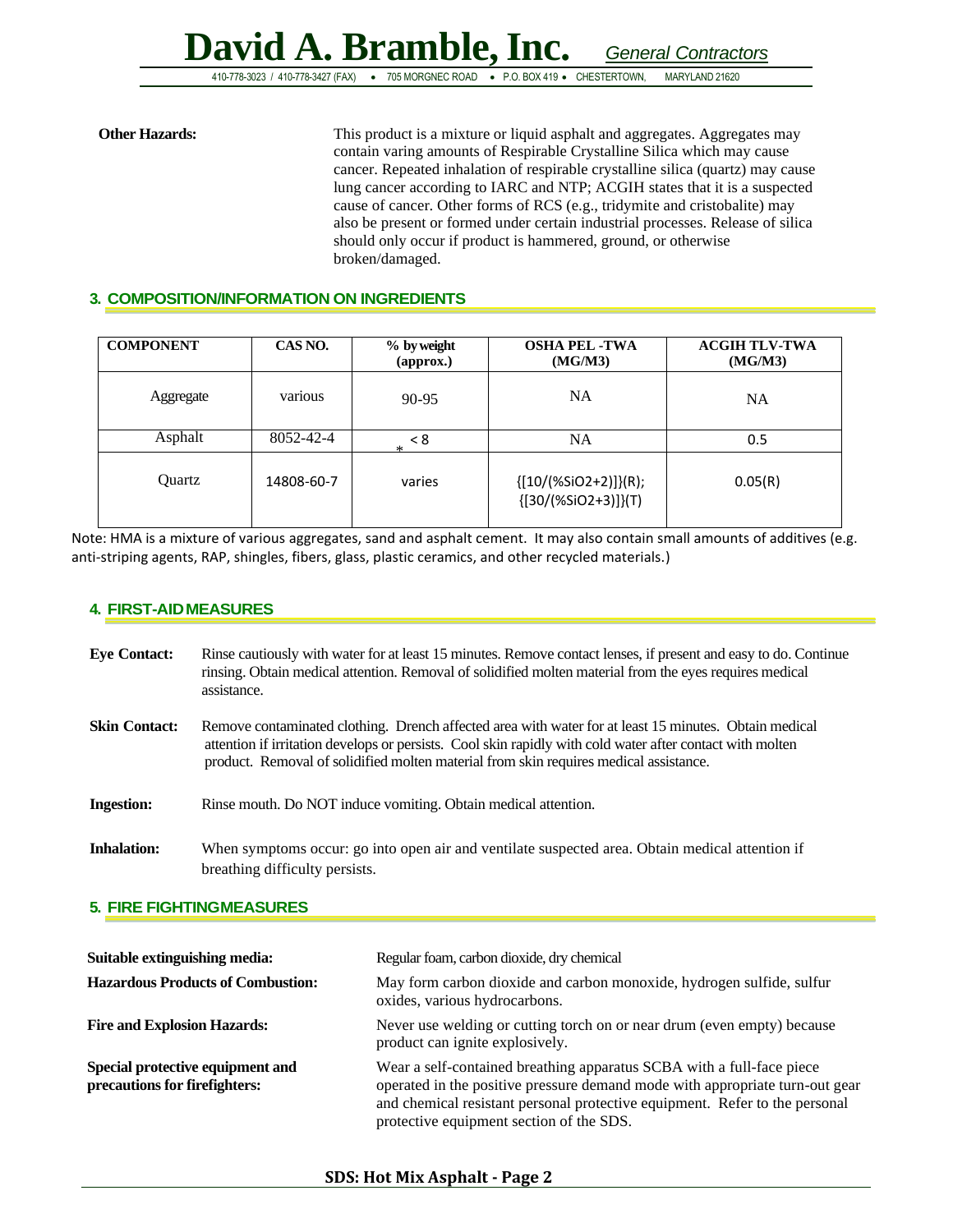410-778-3023 / 410-778-3427 (FAX) • 705 MORGNEC ROAD • P.O. BOX 419 • CHESTERTOWN, MARYLAND 21620

#### **6. ACCIDENTAL RELEASE MEASURES**

| <b>General:</b> | Do not breather vapor, mist or spray. Do not get in eyes, on skin, or on clothing. Do not handle<br>until all safety precautions have been read and understood. Use appropriate personal protection<br>equipment (PPE). Evacuate unnecessary personnel. Prevent entry to sewers and public waters.<br>Avoid release to the environment. Collect spillage. |
|-----------------|-----------------------------------------------------------------------------------------------------------------------------------------------------------------------------------------------------------------------------------------------------------------------------------------------------------------------------------------------------------|
| Disposal:       | Clean up spills immediately and dispose of waste safely. Transfer spilled material to a suitable<br>container for disposal. Contact competent authorities after a spill. If melted: allow liquid to solidify<br>before taking it up. If spilled directly onto the ground, remove sufficient soil to ensure material is fully<br>recovered.                |

#### **7. HANDLING AND STORAGE**

| General:                      | Wash hands and other exposed areas with mild soap and water before eating, drinking or<br>smoking and when leaving work. Avoid contact with eyes, skin and clothing. Obtain special<br>instructions before use. Do not handle until all safety precautions have been read and<br>understood. Do not breathe dust/fume/mist/vapors/spray. Handle in accordance with good<br>industrial hygiene and safety procedures. |
|-------------------------------|----------------------------------------------------------------------------------------------------------------------------------------------------------------------------------------------------------------------------------------------------------------------------------------------------------------------------------------------------------------------------------------------------------------------|
| <b>Storage Conditions:</b>    | Comply with applicable regulations. Keep container closed when not in use. Store in a dry, cool place.<br>Keep/Store away from direct sunlight, extremely high or low temperatures and incompatible materials.                                                                                                                                                                                                       |
| <b>Incompatible products:</b> | Strong acids, strong bases, strong oxidizers. Chlorates. Reducing agents. When molten: water.                                                                                                                                                                                                                                                                                                                        |

#### **8. EXPOSURE CONTROLS AND PERSONALPROTECTION**

| <b>Engineering Controls:</b>                          | Emergency eye wash fountains and safety showers should be available in the<br>immediate vicinity of any potential exposure. Ensure adequate ventilation, especially in<br>confined areas. Ensure all national/local regulations are observed.                                                   |
|-------------------------------------------------------|-------------------------------------------------------------------------------------------------------------------------------------------------------------------------------------------------------------------------------------------------------------------------------------------------|
| <b>Personal Protective</b><br><b>Equipment (PPE):</b> | <b>Respiratory Protection:</b> If exposure limits are exceeded or irritation is experienced, approved<br>respiratory protection should be worn. In case of inadequate ventilation, oxygen deficient<br>atmosphere, or where exposure levels are not known wear approved respiratory protection. |
|                                                       | <b>Eye Protection:</b> Chemical safety goggles.                                                                                                                                                                                                                                                 |
|                                                       | <b>Skin Protection:</b> Wear protective gloves. Wear suitable protective clothing including<br>Chemically resistant materials and fabrics. When working with hot material, use<br>suitable thermally protective clothing.                                                                       |
| <b>General Hygiene:</b>                               | When using, do not eat, drink or smoke.                                                                                                                                                                                                                                                         |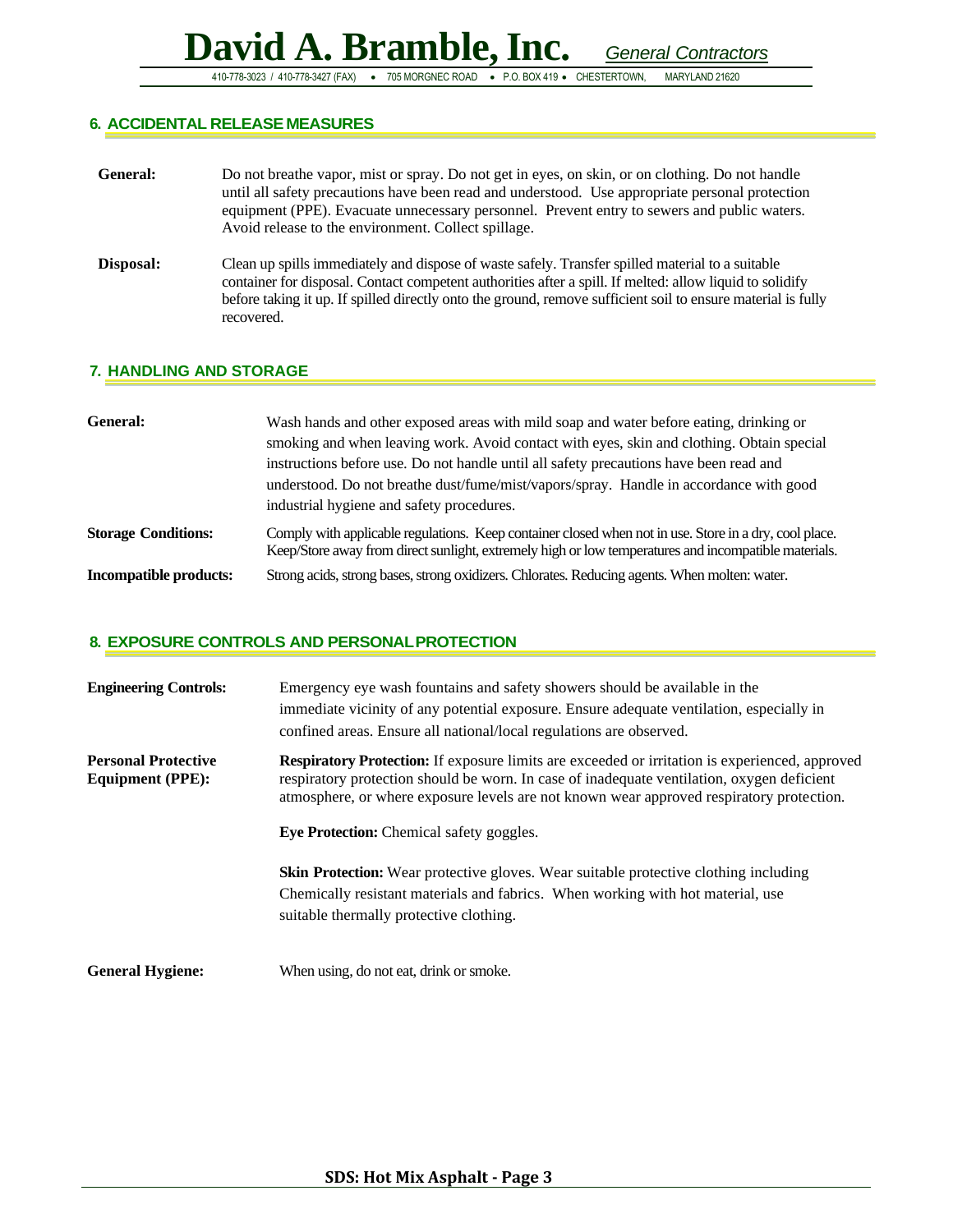410-778-3023 / 410-778-3427 (FAX) • 705 MORGNEC ROAD • P.O. BOX 419 • CHESTERTOWN, MARYLAND 21620

#### **9. PHYSICAL ANDCHEMICAL PROPERTIES**

| <b>Physical State:</b>                     | Solid/Semi-Solid    | <b>Evaporation Rate:</b>      | <b>NA</b> |
|--------------------------------------------|---------------------|-------------------------------|-----------|
| Appearance:                                | Black               | $pH$ (in water):              | <b>NA</b> |
| Odor:                                      | Asphalt / Petroleum | <b>Melting Point:</b>         | <b>NA</b> |
| Vapor Pressure:   NA                       |                     | <b>Boiling Point:</b>         | <b>NA</b> |
| <b>Vapor Density:</b> NA                   |                     | <b>Freezing Point:</b>        | <b>NA</b> |
| <b>Specific Gravity:</b>   2.3-2.7 $@77$ F |                     | <b>Viscosity:</b>             | NA        |
| <b>Volatility:</b>                         | NA                  | <b>Solubility (in water):</b> | NA        |

#### **10. STABILITY ANDREACTIVITY**

| <b>Stability:</b>                        | Stable under recommended handling and storage conditions (see section 7).                           |
|------------------------------------------|-----------------------------------------------------------------------------------------------------|
| Incompatibility with various substances: | Avoid contact with strong oxidizing agents and water.                                               |
| <b>Hazardous Polymerization:</b>         | Hazardous polymerization will not occur.                                                            |
| <b>Hazardous Decomposition Products:</b> | May form carbon dioxide, carbon monoxide, hydrogen sulfide, sulfur oxides,<br>various hydrocarbons. |

#### **11. TOXICOLOGICAL INFORMATION**

| <b>Skin Corrosion/Irritation:</b>                                    | Not classified                                                  |
|----------------------------------------------------------------------|-----------------------------------------------------------------|
| <b>Serious Eye Damage/Irritation:</b>                                | Not classified                                                  |
| <b>Respiratory or Skin Sensitization:</b>                            | Not classified                                                  |
| <b>Germ Cell Mutagenicity:</b>                                       | Not classified                                                  |
| Carcinogenicity:                                                     | May cause cancer.                                               |
| <b>Reproductive Toxicity:</b>                                        | Not classified                                                  |
| <b>Specific Target Organ Toxicity (Single)</b><br><b>Exposure:</b>   | May cause respiratory irritation.                               |
| <b>Specific Target Organ Toxicity (Repeated)</b><br><b>Exposure:</b> | Causes damage to organs through prolonged or repeated exposure. |
| <b>Aspiration Hazard:</b>                                            | Not classified                                                  |

#### **12. ECOLOGICAL INFORMATION**

| <b>Ecotoxicity:</b><br><b>Persistence and</b><br>Degradability: | Not classified.<br>Not established. |
|-----------------------------------------------------------------|-------------------------------------|
| <b>Bio accumulative Potential:</b>                              | Not established.                    |
| <b>Mobility in Soil:</b>                                        | No additional information available |
| <b>Other Adverse Effects:</b>                                   | Avoid release to the environment.   |

#### **13. DISPOSAL CONSIDERATIONS**

| <b>Waste Disposal</b>          | Dispose of contents/container in accordance with local, regional, national, and    |
|--------------------------------|------------------------------------------------------------------------------------|
| <b>Recommendations:</b>        | international regulations.                                                         |
| <b>Additional Information:</b> | Container may remain hazardous when empty. Continue to observe all<br>precautions. |

#### **SDS: Hot Mix Asphalt - Page 4**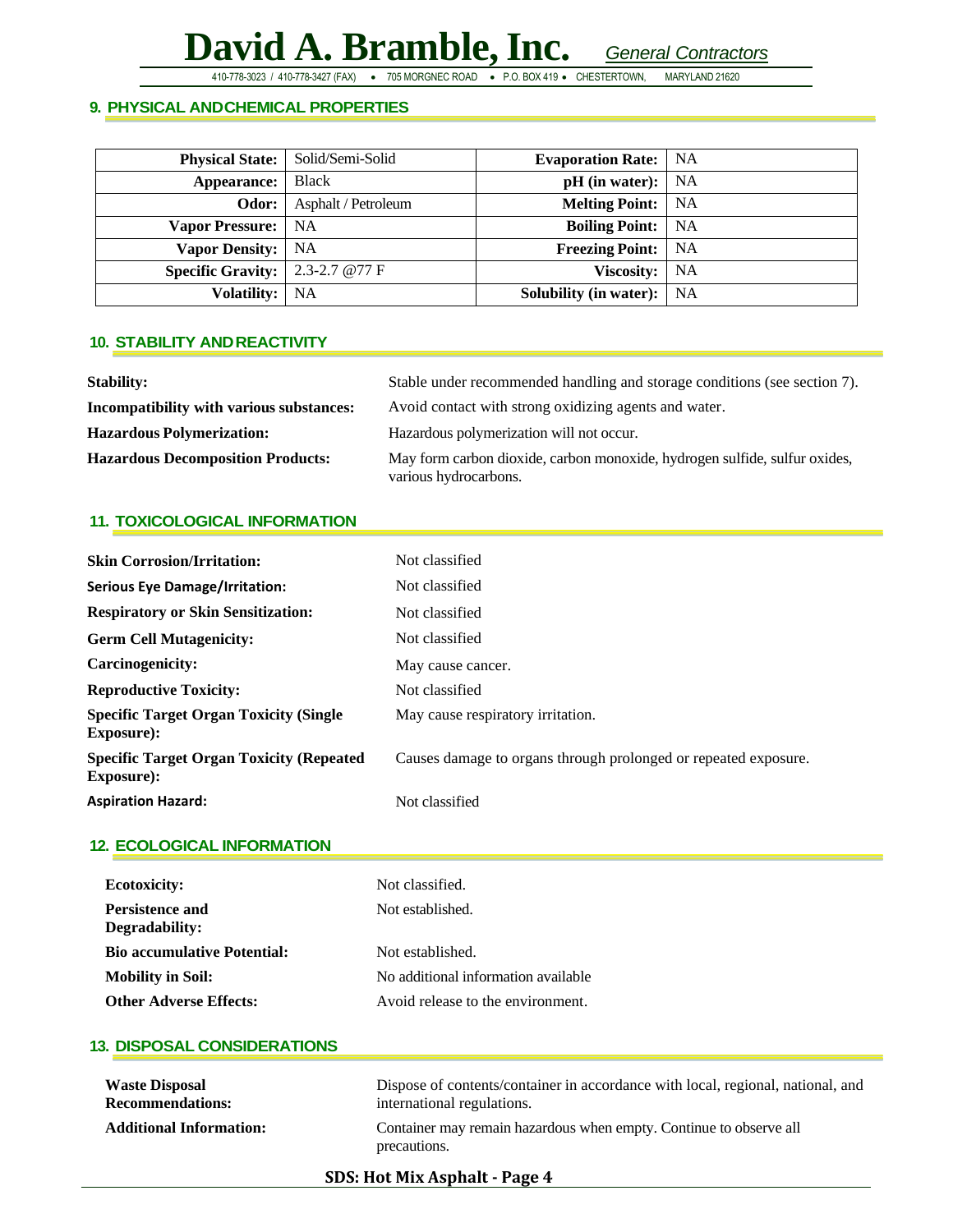410-778-3023 / 410-778-3427 (FAX) • 705 MORGNEC ROAD • P.O. BOX 419 • CHESTERTOWN, MARYLAND 21620

**Ecology - Waste Materials:** Avoid release to the environment.

#### **14. TRANSPORT INFORMATION**

The shipping description(s) stated herein were prepared in accordance with certain assumptions at the time the SDS was authored, and can vary based on a number of variables that may or may not have been known at the time the SDS was issued.

| In Accordance with DOT: | Not regulated for transport |
|-------------------------|-----------------------------|
|-------------------------|-----------------------------|

#### **15. REGULATORYINFORMATION**

| <b>SARA Section 311/312 Hazard Classes:</b> | Immediate (acute) health hazard |
|---------------------------------------------|---------------------------------|
|                                             | Delayed (chronic) health hazard |

#### **Asphalt (8052-42-4)**

Listed on the United States TSCA (Toxic Substances Control Act) inventory

U.S. - Massachusetts - Right To Know List

- U.S. New Jersey Right to Know Hazardous Substance List
- U.S. Pennsylvania RTK (Right to Know) List

#### **Quartz (14808-60-7)**

Listed on the United States TSCA (Toxic Substances Control Act) inventory

U.S. - California - Proposition 65 - Carcinogens List: WARNING: This product contains chemicals known to the State of California to cause cancer.

U.S. - Massachusetts - Right To Know List

- U.S. New Jersey Right to Know Hazardous Substance List
- U.S. Pennsylvania RTK (Right to Know) List

#### **16. OTHER INFORMATION**

#### **Abbreviations:**

| $\geq$        | Greater than                                                        | <b>NA</b>    | Not Applicable                                           |
|---------------|---------------------------------------------------------------------|--------------|----------------------------------------------------------|
| <b>ACGIH</b>  | American Conference of Governmental<br><b>Industrial Hygienists</b> | <b>NFPA</b>  | <b>National Fire Protection Association</b>              |
| CAS No        | Chemical Abstract Service number                                    | <b>NIOSH</b> | National Institute for Occupational Safety<br>and Health |
|               | Comprehensive Environmental Response,                               | <b>NTP</b>   | National Toxicology Program                              |
| <b>CERCLA</b> | Compensation and Liability Act                                      | <b>OSHA</b>  | Occupational Safety and Health Administration            |
| <b>CFR</b>    | <b>Code for Federal Regulations</b>                                 | PEL          | Permissible Exposure Limit                               |
| <b>CL</b>     | Ceiling Limit                                                       | pH           | Negative log of hydrogen ion                             |
| <b>DOT</b>    | U.S. Department of Transportation                                   | <b>PPE</b>   | Personal Protective Equipment                            |
| <b>EST</b>    | <b>Eastern Standard Time</b>                                        | R            | Respirable Particulate                                   |
| <b>HEPA</b>   | High-Efficiency Particulate Air                                     | <b>RCRA</b>  | <b>Resource Conservation and Recovery Act</b>            |
| <b>HMIS</b>   | Hazardous Materials Identification System                           | <b>SARA</b>  | Superfund Amendments and Reauthorization<br>Act          |
| <b>IARC</b>   | International Agency for Research on<br>Cancer                      | Т            | <b>Total Particulate</b>                                 |
|               |                                                                     | <b>TDG</b>   | <b>Transportation of Dangerous Goods</b>                 |
| $LC_{50}$     | Lethal Concentration                                                | TLV          | Threshold Limit Value                                    |